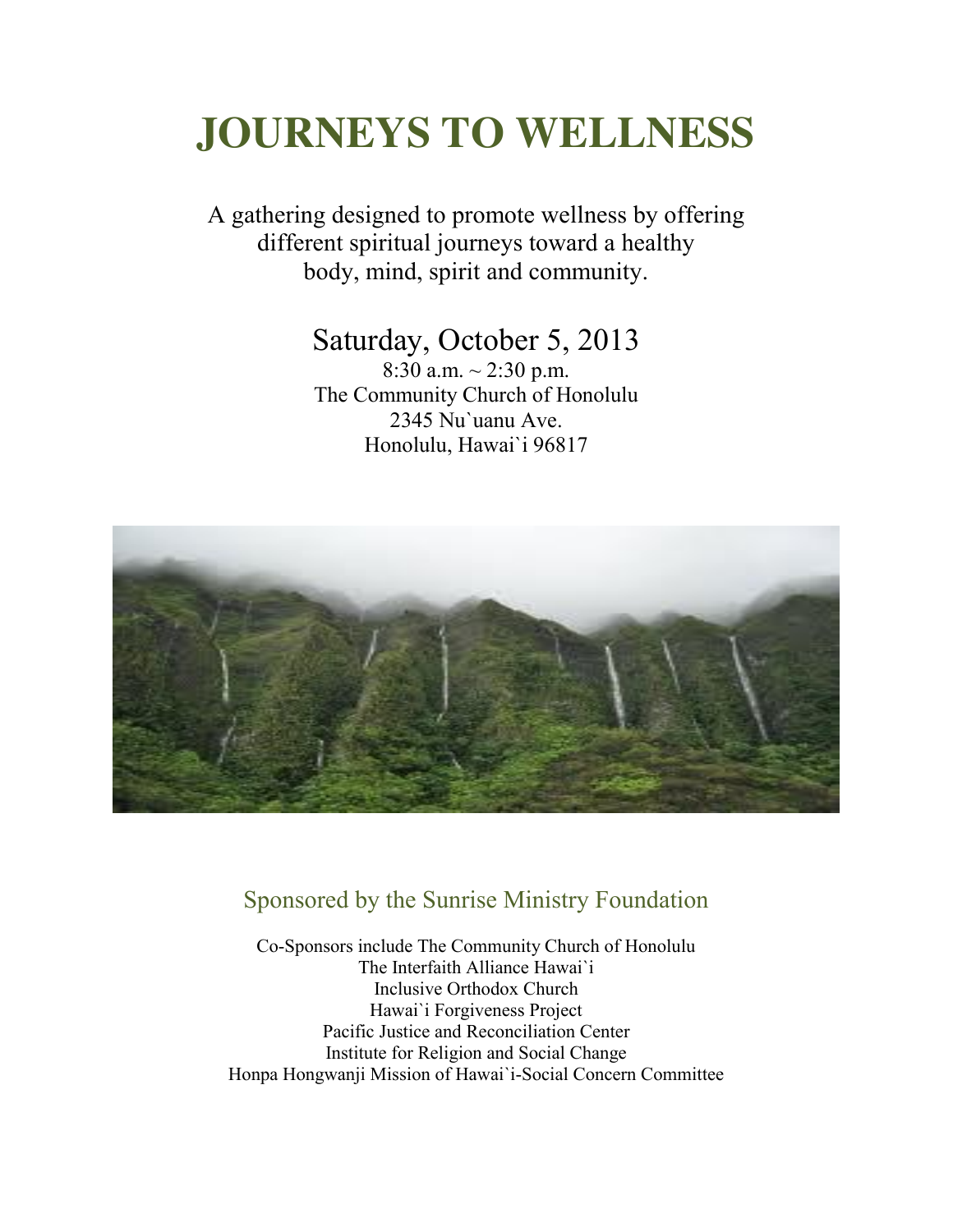## **INTRODUCING THE SPEAKERS…..**

#### **REV. TERUO KAWATA, D.MIN. Keynote Address: "The Healing Power of** *Gaman***" (persevere)**

Rev. Teruo "Terry" Kawata has been a significant leader in the religious community at home and abroad for the past 50 years. He served as Conference Minister of the Hawai`i Conference of the United Church of Christ for 10 years during the 70's and 80's. He also served as Adjunct Faculty at San Francisco Theological Seminary, as Visiting Minister at Silliman University in the Philippines, and, for over 20 years, as a board member of the Retirement Housing Foundation in California.

Born in Delano, California, Rev. Kawata, was interned as a young man at the Poston Relocation Camp in Arizona, 1942-1944. He and his wife Kiku have three children, three grandchildren and seven great grandchildren.



#### **RESPONDENTS**

#### **Rev. Barbara Grace Ripple**

After serving in the ministry on the mainland and in Saipan for 17 years, Rev. Ripple was appointed in 1998 as Superintendent of the Hawai`i District, United Methodist Church and served in that position for. She currently serves on the Advisory Committee of the Interfaith Alliance of Hawai'i.

#### **Rev. Thomas Okano**

Local-born Rev. Okano is a graduate of UH and Ryokoku University in Japan. After serving as resident minister of several missions throughout the islands, he served as Bishop of the Honpa Hongwanji Mission of Hawai`i, 2007-2011. He and his wife Michiko have three children, and four grandchildren.

#### **INTRODUCING THE PARTICIPANTS IN THE PROGRAM…..**

**Rev. Kekapa Lee** is Senior Minister of First Chinese Church of Christ in Honolulu. He is a gifted musician of sacred and Hawaiian music and the performing arts.

**Lisa Jacobs, Esq.** is a Collaborative Attorney and Mediator with her own firm, Better Way Divorce. She was recently featured in the *Honolulu Star Advertiser*.

**Manu Nae`ole, M. Div.,** is Christian Education Director at The Community Church of Honolulu. He also serves on the Board of Christian Endeavor Hawai`i.

**Ardis Gomes** is Kumu Hula at Kawaiaha`o Church. She also serves as Administrative Assistant at the Community Church of Honolulu.

**Corey Wong** is a highly trained teacher and practitioner of gongfu, taijiquan, qigong and acupuncture. He is a member of the American College of Sports Medicine.

**Rev. Wally Fukunaga, D.Min.,** is the Founding Director of Sunrise Ministry Foundation. He currently serves on the Hawai`i Civil Rights Commission.

#### **The Board Members of Sunrise Ministry Foundation**

**Sr. Joan Chatfield, M.M, Ph.D, president, Janet Fujioka, secretary, Alan Goto, treasurer, Jeff Acido, Marion Carpenter, David Laeha, Lisa Jacobs, Corey Wong & Christopher Yeung. Rev. Terry Kawata is Advisor.**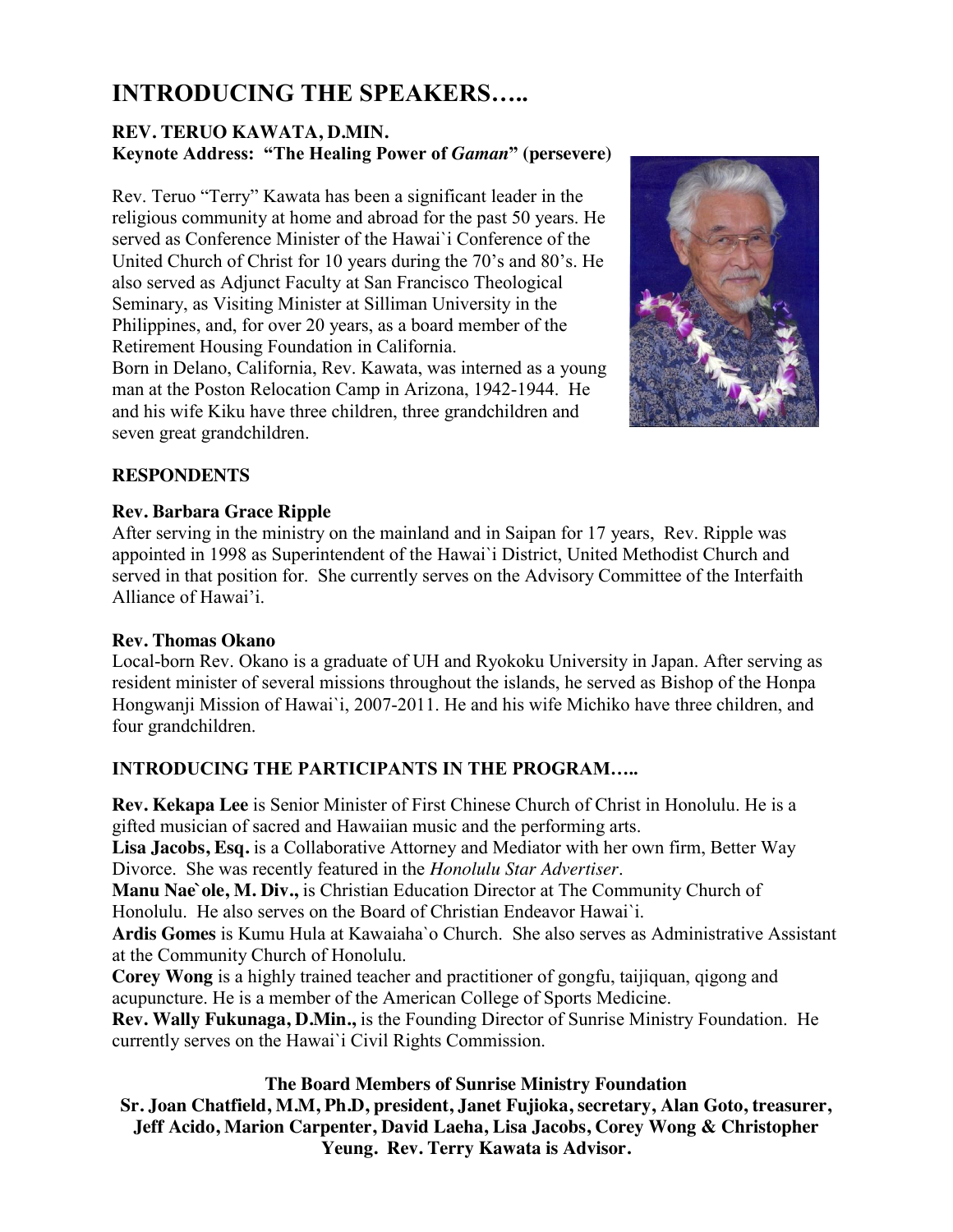### **PROGRAM**

| 8:30 am            | Registration in the foyer fronting the sanctuary.                                                                                                                                                                                                                                                                                                                                                                                                                                  |                                                                                            |
|--------------------|------------------------------------------------------------------------------------------------------------------------------------------------------------------------------------------------------------------------------------------------------------------------------------------------------------------------------------------------------------------------------------------------------------------------------------------------------------------------------------|--------------------------------------------------------------------------------------------|
| $9:00$ am          | Oli<br>Welcome                                                                                                                                                                                                                                                                                                                                                                                                                                                                     | Rev. Kekapa Lee<br>Lisa Jacobs<br>Manu Nae'ole                                             |
|                    | Hula                                                                                                                                                                                                                                                                                                                                                                                                                                                                               | Ardis Gomes                                                                                |
| $9:15$ am          | <b>Keynote Address</b> "The Healing Power of Gaman" (persevere)                                                                                                                                                                                                                                                                                                                                                                                                                    |                                                                                            |
|                    | <b>Introduction</b><br><b>Respondents</b>                                                                                                                                                                                                                                                                                                                                                                                                                                          | Rev. Teruo Kawata<br>Rev. Wally Fukunaga<br>Rev. Barbara Grace Ripple<br>Rev. Thomas Okano |
| $10:15$ am         | <b>Introduction of Workshops &amp; Facilitators</b><br>#1 Journey of Forgiveness<br>Facilitator: Michael North<br>#2 Journey of Mindfulness                                                                                                                                                                                                                                                                                                                                        | Corey Wong<br>Founders Rm.<br>Leigh Hooley Rm.                                             |
|                    | Facilitator: Ernestine Enomoto<br><b>Journey of Contemplative Prayer &amp; Christian Practice</b><br>#3<br>Facilitator: Rev. Ron Williams<br><b>Journey of Reiki</b><br>#4                                                                                                                                                                                                                                                                                                         | Church Office<br>Makai Classroom 1                                                         |
|                    | Facilitators: Alan & Rosemary Goto<br><b>Journey of Music</b><br>#5<br>Facilitator: Tom Poole                                                                                                                                                                                                                                                                                                                                                                                      | Makai Classroom 2                                                                          |
|                    | #6 Journey to Your Greatness<br>Facilitator: Arna (Kahu Lahela) Johnson<br><b>Journey of Creative Expression</b><br>#7<br>Facilitator: Michael Yano                                                                                                                                                                                                                                                                                                                                | Sanctuary<br>Lanai, Courtyard                                                              |
|                    | <b>Journey of Magic</b><br>#8<br>Facilitator: Rev. Don Asman                                                                                                                                                                                                                                                                                                                                                                                                                       | Makai Lanai, Classroom Bldg.                                                               |
| $11:30$ am         | Lunch<br><b>A Song of Gratitude</b>                                                                                                                                                                                                                                                                                                                                                                                                                                                | Stephen Mark Hall<br>Tom Poole                                                             |
|                    | <b>Taiko Presentation by Pacific Buddhist Academy</b>                                                                                                                                                                                                                                                                                                                                                                                                                              |                                                                                            |
| $12:30 \text{ pm}$ | 2 <sup>nd</sup> Offerings of Workshops (same locations)                                                                                                                                                                                                                                                                                                                                                                                                                            |                                                                                            |
| $1:45$ pm          | <b>Summary Session in the Sanctuary</b><br><b>Demonstration: "The Hidden Power of Tai Chi"</b><br><b>Sharing &amp; Community Building</b>                                                                                                                                                                                                                                                                                                                                          | Rev. Wally Fukunaga<br>Corey Wong<br>Lisa Jacobs                                           |
| $2:15$ pm          | <b>Circle of Aloha</b>                                                                                                                                                                                                                                                                                                                                                                                                                                                             | Kahu Lahela Johnson                                                                        |
|                    | Mahalo nui loa to the following:<br>The Community Church of Honolulu for the use of its beautiful campus;<br>The participants for sharing their vision, energy and talents;<br>Ardis Gomes for formatting and printing the flyer and program;<br>Sarah Loui for preparing and coordinating our wonderful lunch;<br>Glenn Bolosan for opening and setting up the facilities;<br>Our co-sponsors and supporters;<br>and most especially to all of you for your presence and support. |                                                                                            |

Aloha kakou!